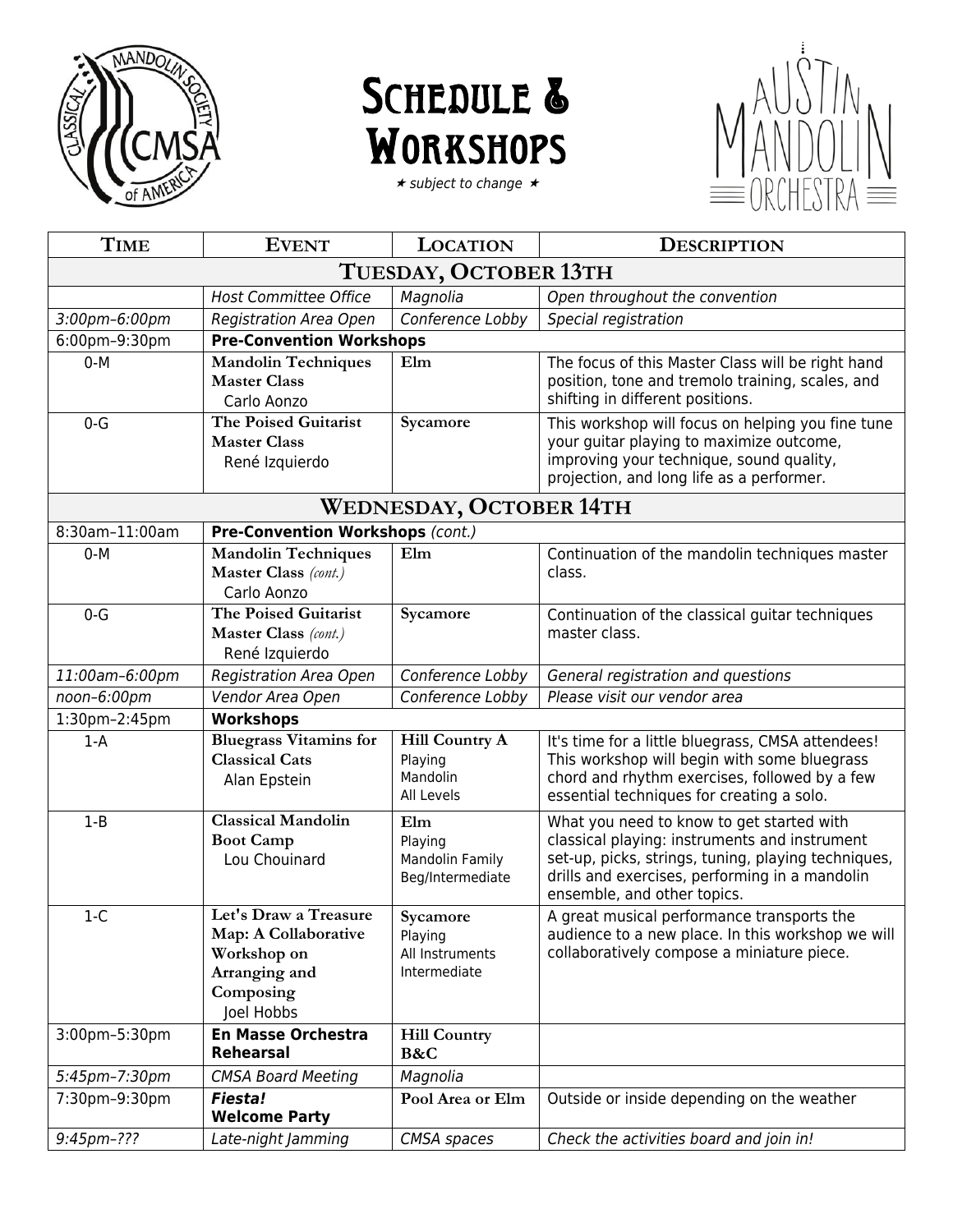| <b>TIME</b>            | <b>EVENT</b>                                                                                                           | <b>LOCATION</b>                                                                   | <b>DESCRIPTION</b>                                                                                                                                                                                                                                                       |
|------------------------|------------------------------------------------------------------------------------------------------------------------|-----------------------------------------------------------------------------------|--------------------------------------------------------------------------------------------------------------------------------------------------------------------------------------------------------------------------------------------------------------------------|
| THURSDAY, OCTOBER 15TH |                                                                                                                        |                                                                                   |                                                                                                                                                                                                                                                                          |
| 8:00am-10:00am         | <b>Registration Area Open</b>                                                                                          | Conference Lobby                                                                  | General registration and questions                                                                                                                                                                                                                                       |
| 9:00am-6:00pm          | Vendor Area Open                                                                                                       | Conference Lobby                                                                  | Please visit our vendor area                                                                                                                                                                                                                                             |
| 7:45am-8:15am          | <b>Yoga Stretches for</b><br><b>Musicians</b>                                                                          | Oak                                                                               | Simple and effective Yoga for improved breath,<br>energy, focus, stretching, strengthening, and<br>relaxation. No Yoga experience or mat required.                                                                                                                       |
| 8:30am-9:45am          | <b>Sectional Rehearsals</b><br>Mandolin 1<br>Mandolin 2<br>Mandola<br>Mandocello<br>Guitar<br><b>Bass</b>              | <b>Hill Country D</b><br>Elm<br>Sycamore<br>Oak<br><b>Hill Country A</b><br>Pecan | Sectional rehearsals for the En Masse Orchestra.                                                                                                                                                                                                                         |
| 10:00am-11:15am        | <b>Workshops</b>                                                                                                       |                                                                                   |                                                                                                                                                                                                                                                                          |
| $2-A$                  | <b>Jazz Mandolin</b><br><b>Techniques I</b><br>Paul Glasse                                                             | <b>Hill Country A</b><br>Playing<br><b>Mandolin Family</b><br>All Levels          | Part one of a three-part workshop on the basics<br>of jazz on the mandolin You may attend any or<br>all of the jazz workshops.                                                                                                                                           |
| $2-B$                  | Find Your Soul: A Path<br>to Expressive Playing<br>Dr. Jim Bates                                                       | Elm<br>Playing<br>All Instruments<br>All Levels                                   | This hands-on workshop will provide some tools<br>for players seeking to communicate better with<br>their audience.                                                                                                                                                      |
| $2-C$                  | <b>Classical Guitar</b><br><b>Techniques I</b><br>René Izquierdo                                                       | Sycamore<br>Playing<br>Guitar<br>All Levels                                       | Part one of a two-part workshop dedicated to<br>refining basic technical skills on the classical<br>guitar: stroking, speed, sound coloring,<br>arpeggios, slurs, and position changes. You may<br>attend one or both of the guitar workshops.                           |
| $2-D$                  | Composers' Forum:<br><b>Writing for Mandolin</b><br>Orchestra<br>Evelyn Castiglioni<br>Philip DeWalt<br>James Kellaris | <b>Learning Center</b><br>Lecture/Discussion<br>All Instruments<br>All Levels     | In this workshop, composers explore how they<br>write for the distinctive sound of the plucked<br>string ensemble. Moderated by Joel Hobbs.                                                                                                                              |
| 11:30am-1:00pm         | <b>Lunchtime Open Mic</b>                                                                                              | Elm<br>Preorder lunch at<br><b>Registration Area</b>                              | CMSA musicians of all levels are encouraged to<br>share their performances with an appreciative<br>audience. Bring your lunch!                                                                                                                                           |
| 1:15pm-2:30pm          | <b>Workshops</b>                                                                                                       |                                                                                   |                                                                                                                                                                                                                                                                          |
| $3-A$                  | <b>Approaches to Playing</b><br><b>Classical Mandolin</b><br>Carlo Aonzo                                               | Elm<br>Playing<br>Mandolin<br>Guitar<br>All Levels                                | Working with Bortolazzi, Themes and Variations<br>4-6, Op. 10 for mandolin and guitar, Carlo will<br>show you some technical solutions, such as<br>phrasing and optimum fingering, to improve<br>your musicality. Guitarists needed-enhance<br>your accompanying skills! |
| $3 - B$                | Yes, You Can:<br>Becoming a Teacher<br>Dr. Jim Bates                                                                   | Sycamore<br>Lecture/Discussion<br>All Instruments<br>All Levels                   | You've reached a high level of proficiency. Can<br>you teach others to play? Yes, you can! This<br>workshop will provide tips to the beginning<br>teacher.                                                                                                               |
| $3-C$                  | iPad for (Mando)<br><b>Dummies</b><br><b>Fred Pike</b>                                                                 | <b>Learning Center</b><br>Lecture/Discussion<br>All Instruments<br>All Levels     | Your iPad is an extremely useful musical tool.<br>Learn how to film/record your practice sessions,<br>notate your music scores, and other ways to<br>make you a better musician.                                                                                         |
| 2:45pm-5:45pm          | <b>En Masse Orchestra</b><br><b>Rehearsal</b>                                                                          | <b>Hill Country</b><br>B&C                                                        |                                                                                                                                                                                                                                                                          |
| 7:30pm-9:45pm          | <b>Concert</b>                                                                                                         | <b>Hill Country</b><br><b>Ballroom</b>                                            | Austin Night                                                                                                                                                                                                                                                             |
| 10:00pm-???            | Late-night Jamming                                                                                                     | CMSA spaces                                                                       | Check the activities board and join in!                                                                                                                                                                                                                                  |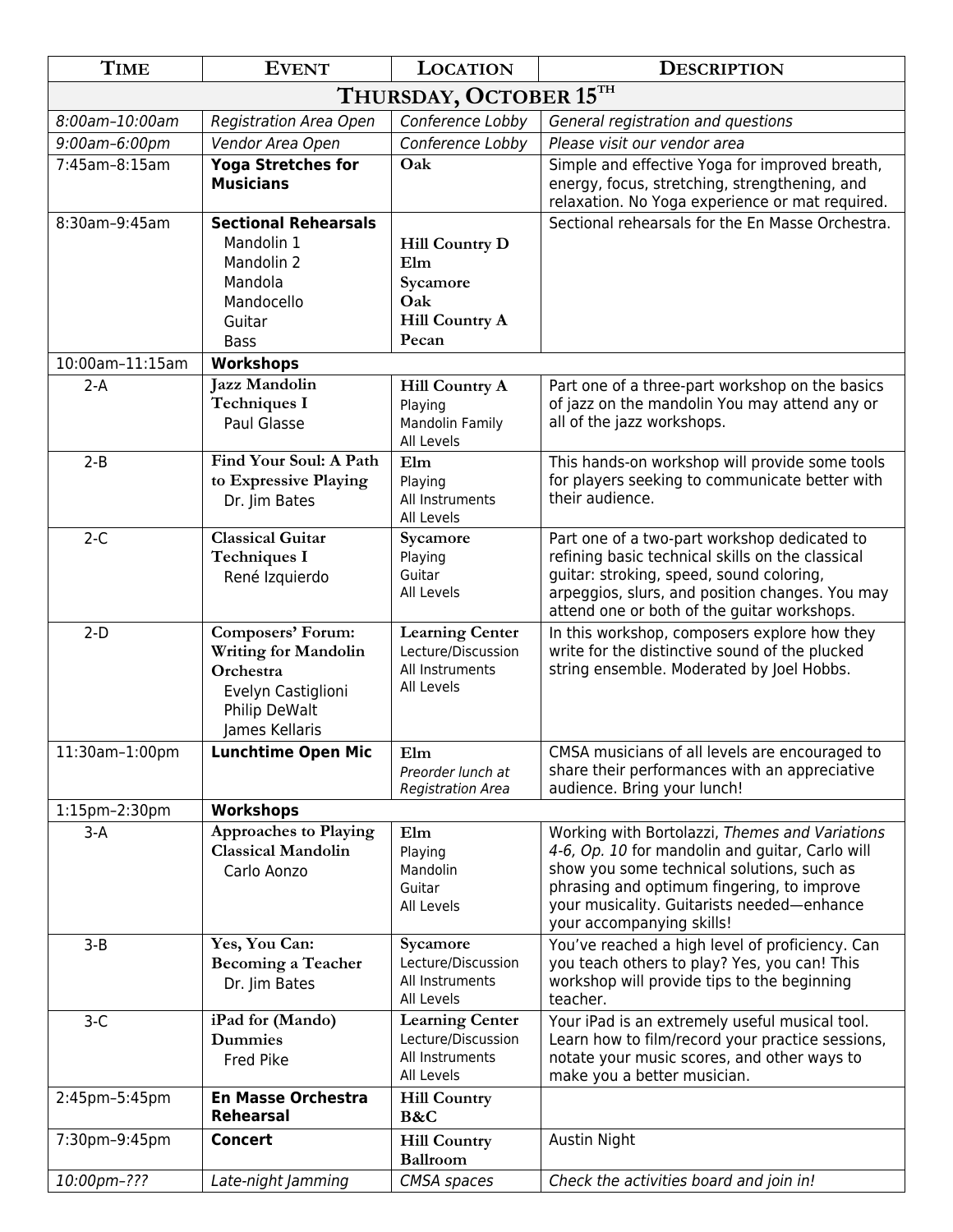| <b>TIME</b>                     | <b>EVENT</b>                                                                                                                  | <b>LOCATION</b>                                                                   | <b>DESCRIPTION</b>                                                                                                                                                                                                                             |
|---------------------------------|-------------------------------------------------------------------------------------------------------------------------------|-----------------------------------------------------------------------------------|------------------------------------------------------------------------------------------------------------------------------------------------------------------------------------------------------------------------------------------------|
| FRIDAY, OCTOBER 16TH            |                                                                                                                               |                                                                                   |                                                                                                                                                                                                                                                |
| 8:00am-10:00am                  | <b>Registration Area Open</b>                                                                                                 | Conference Lobby                                                                  | General registration and questions                                                                                                                                                                                                             |
| 9:00am-11:15am<br>1:45pm-6:00pm | Vendor Area Open                                                                                                              | Conference Lobby                                                                  | Please visit our vendor area                                                                                                                                                                                                                   |
| 8:30am-9:45am                   | <b>Sectional Rehearsals</b>                                                                                                   |                                                                                   | Sectional rehearsals for the En Masse Orchestra.                                                                                                                                                                                               |
|                                 | Mandolin 1<br>Mandolin 2<br>Mandola<br>Mandocello<br>Guitar<br><b>Bass</b>                                                    | <b>Hill Country D</b><br>Elm<br>Sycamore<br>Oak<br><b>Hill Country A</b><br>Pecan |                                                                                                                                                                                                                                                |
| 10:00am-11:15am                 | Workshops                                                                                                                     |                                                                                   |                                                                                                                                                                                                                                                |
| $4-A$                           | <b>Jazz Mandolin</b><br><b>Techniques II</b><br>Paul Glasse                                                                   | <b>Hill Country A</b><br>Playing<br><b>Mandolin Family</b><br>All Levels          | Part two of a three-part workshop on the basics<br>of jazz on the mandolin. You may attend any or<br>all of the jazz workshops.                                                                                                                |
| $4 - B$                         | <b>Classical Mandolin</b><br><b>Ensemble Playing</b><br>Carlo Aonzo                                                           | Elm<br>Playing<br>All Instruments<br>All Levels                                   | This workshop will prepare a baroque ensemble<br>piece (Roeser, Sonata Nr. 6 a Grand Orchestre)<br>from the first sight-reading to the final bow.<br>Parts for mandolin family instruments and guitar<br>will be available.                    |
| $4-C$                           | Diferencias: A Primer<br>for Performance<br><b>Bob Margo</b>                                                                  | Sycamore<br>Playing<br><b>Mandolin Family</b><br>Advanced                         | Diferencias by Victor Kioulaphides is a very<br>popular work for solo mandolin. This workshop<br>focuses on technical and musical issues in<br>preparing a performance. Versions available in<br>alto and bass clefs for CGDA instruments.     |
| $4-D$                           | Luthiers' Forum<br><b>Tom Ellis</b><br><b>Bayard Blain</b><br>Dave Cohen                                                      | <b>Learning Center</b><br>Lecture/Discussion<br>All Instruments<br>All Levels     | This workshop is a panel discussion on the<br>design and construction of mandolin family<br>instruments.                                                                                                                                       |
| 11:30am-1:30pm                  | <b>Gala Banquet</b>                                                                                                           | <b>Hill Country</b><br>B&C                                                        | Remember to purchase your raffle tickets.                                                                                                                                                                                                      |
| 1:45pm-3:00pm                   | <b>Workshops</b>                                                                                                              |                                                                                   |                                                                                                                                                                                                                                                |
| $5-A$                           | <b>Exploring Classical</b><br><b>Mandolin: Etudes for</b><br><b>Right Hand Technique</b><br>and More<br><b>August Watters</b> | Elm<br>Playing<br>Mandolin Family<br>Intermediate                                 | An exploration of right hand picking patterns and<br>related topics central to the classical mandolin<br>tradition. Music available in multiple clefs.                                                                                         |
| $5 - B$                         | <b>Classical Guitar</b><br><b>Techniques II</b><br>René Izquierdo                                                             | Sycamore<br>Playing<br>All Instruments<br>All Levels                              | Part two of a two-part workshop dedicated to<br>refining basic technical skills on the classical<br>guitar: stroking, speed, sound coloring,<br>arpeggios, slurs, and position changes. You may<br>attend one or both of the guitar workshops. |
| $5-C$                           | The Care and Feeding<br>of the Mandolin<br>Orchestra<br><b>Mark Davis</b><br><b>Beverly Davis</b>                             | <b>Learning Center</b><br>Lecture/Discussion<br>All Instruments<br>All Levels     | Managing today's plucked string ensembles:<br>rehearsals, membership, finances, touring,<br>exchange concerts, retreats and master classes,<br>repertoire, and program planning.                                                               |
| 3:15pm-5:30pm                   | <b>En Masse Orchestra</b><br><b>Rehearsal</b>                                                                                 | <b>Hill Country</b><br>B&C                                                        |                                                                                                                                                                                                                                                |
| 7:30pm-9:45pm                   | <b>Concert</b>                                                                                                                | <b>Hill Country</b><br><b>Ballroom</b>                                            | Classical Mandolin and Guitar Night                                                                                                                                                                                                            |
| 10:00pm-???                     | Late-night Jamming                                                                                                            | CMSA spaces                                                                       | Check the activities board and join in!                                                                                                                                                                                                        |